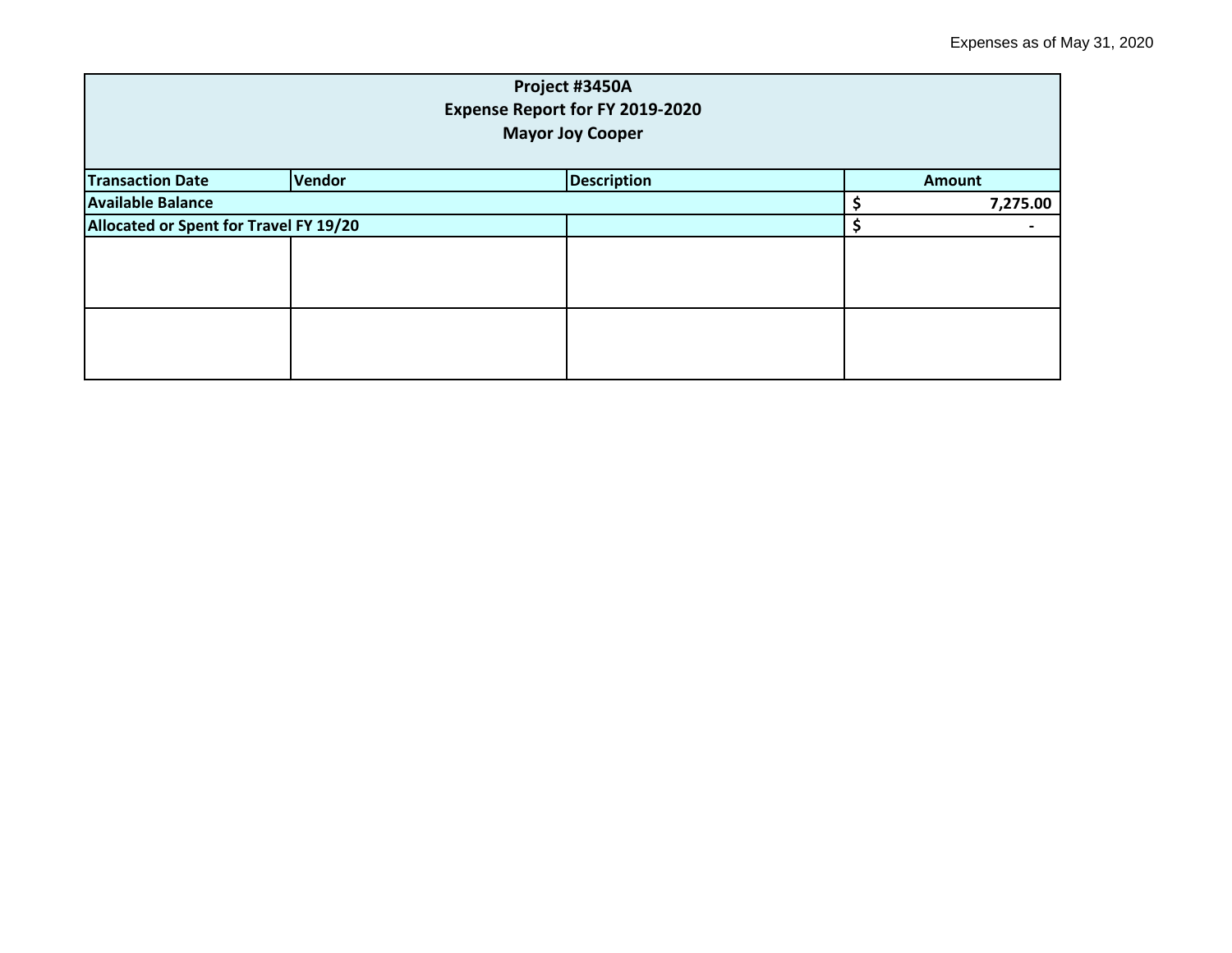| Project #3450L<br><b>Expense Report for FY 2019-2020</b><br>Vice Mayor Sabrina Javellana |                                                                                        |                                                                  |    |          |  |
|------------------------------------------------------------------------------------------|----------------------------------------------------------------------------------------|------------------------------------------------------------------|----|----------|--|
| <b>Transaction Date</b>                                                                  | Vendor<br><b>Description</b>                                                           |                                                                  |    |          |  |
| <b>Available Balance</b>                                                                 |                                                                                        |                                                                  | \$ | 6,226.98 |  |
| Allocated or Spent for Travel FY 19/20                                                   |                                                                                        |                                                                  | \$ | 2,773.02 |  |
| 10/21/2019                                                                               | January 2020 Institute for Elected<br>Municipal Officials,<br>January 10 - 12, 2019    | <b>Registration &amp; Flight</b>                                 | \$ | 481.60   |  |
| 11/25/2019                                                                               | Broward Days-Tallahassee, FL<br>January 20 - 22, 2019                                  | Registration & Flight                                            | \$ | 612.94   |  |
| 11/27/2019                                                                               | Silver Airways - Lobbying Days,<br>Flight to Tallahassee, FL February<br>11-12th, 2019 | Flight to Tallahassee                                            | \$ | 298.00   |  |
| 12/30/2019                                                                               | FLC 2020 Legisltive Action Days-<br>2/11/2020-2/12/2020                                | Expenses                                                         | \$ | 50.00    |  |
| 2/3/2020                                                                                 | January 2020 Institute for Elected<br>Municipal Officials,<br>January 10 - 12, 2019    | Expenses - Registration, Flight, Hotel &<br>Local transportation | \$ | 1,104.00 |  |
| 2/4/2020                                                                                 | Florida League of Cities -<br>4/24/2020 - 4/25/2020                                    | Registration - IEMO Conference Advanced<br>2020                  | \$ | 265.00   |  |
| 2/27/2020                                                                                | Florida League of Cities -<br>2/11/2020 - 2/12/2020                                    | Registration - FLC 2020 Legislative Action<br>Days               | \$ | 382.86   |  |
| 3/26/2020                                                                                | Florida League of Cities<br>Conference-4/24/2020 -<br>4/25/2020                        | Credit - Advance Hotel Deposit                                   | \$ | (156.38) |  |
| 3/30/2020                                                                                | Florida League of Cities -<br>4/24/2020 - 4/25/2020                                    | Credit Registration - IEMO Advanced 2020                         | \$ | (265.00) |  |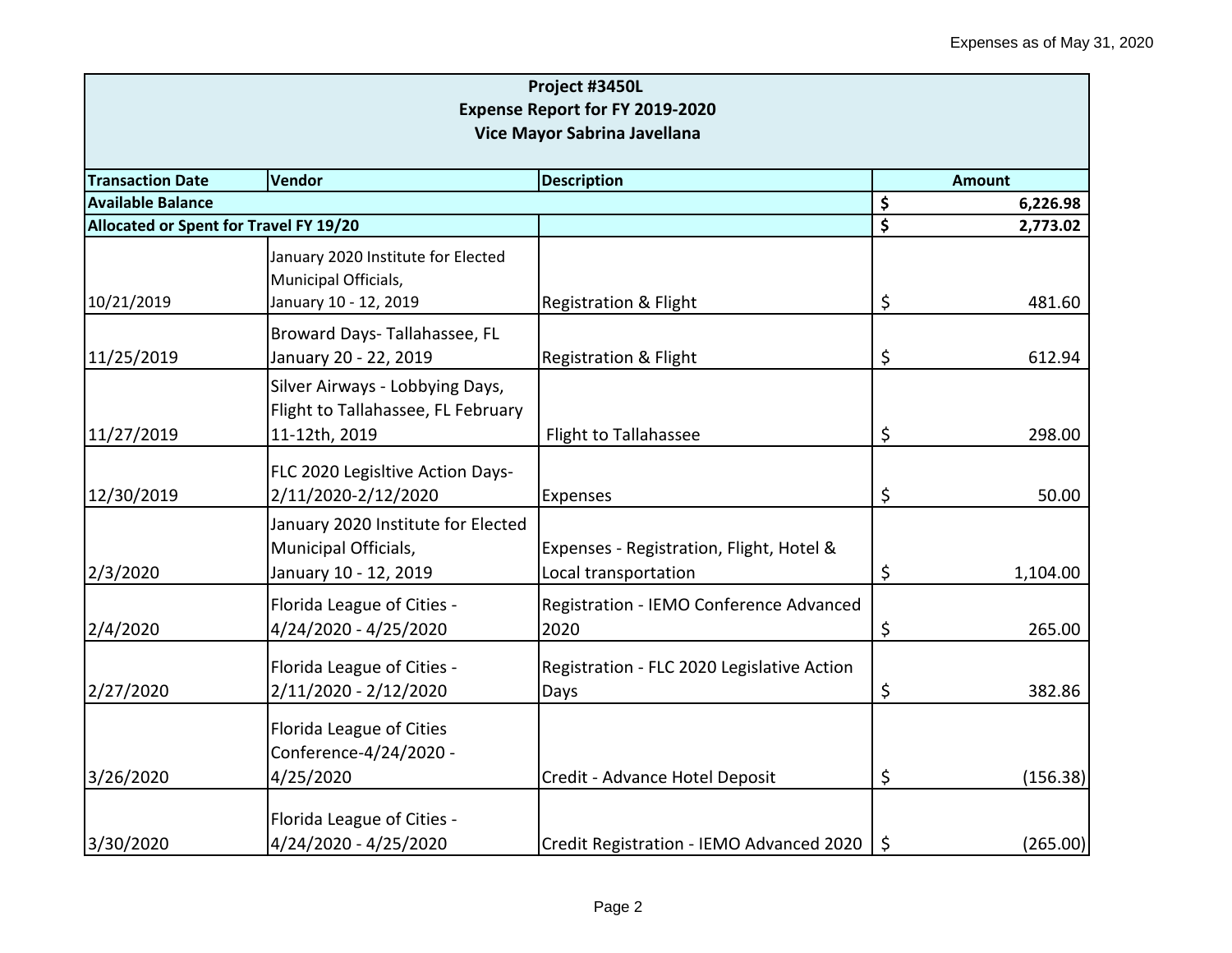| Project #3450E<br>Expense Report for FY 2019-2020<br><b>Commissioner Michele Lazarow</b> |                                                                              |                    |               |          |  |
|------------------------------------------------------------------------------------------|------------------------------------------------------------------------------|--------------------|---------------|----------|--|
| <b>Transaction Date</b>                                                                  | <b>Vendor</b>                                                                | <b>Description</b> | <b>Amount</b> |          |  |
| <b>Available Balance</b>                                                                 |                                                                              |                    |               | 7,393.37 |  |
| Allocated or Spent for Travel FY 19/20                                                   |                                                                              |                    | \$            | 1,606.63 |  |
| 5/28/2020                                                                                | Trip to Tallahassee, Fl - For<br>Lobbying Activities -<br>February 2-3, 2020 | <b>Expenses</b>    | \$            | 757.47   |  |
|                                                                                          | Trip to Tallahassee, Fl - For<br>Lobbying Activities -                       |                    |               |          |  |
| 5/28/2020                                                                                | February 16-18, 2020                                                         | <b>Expenses</b>    |               | \$849.16 |  |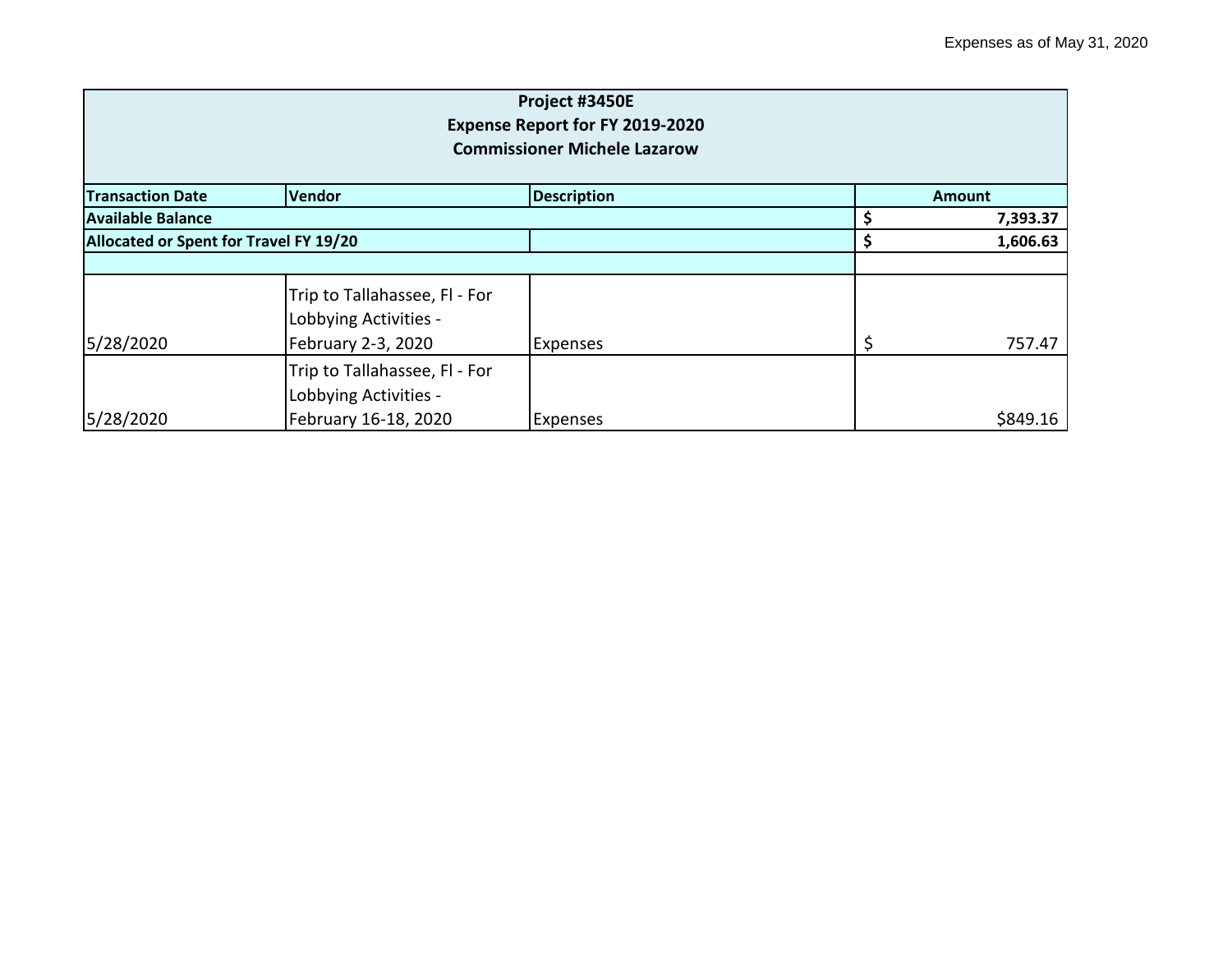| Project #3450H<br><b>Expense Report for FY 2019-2020</b><br><b>Commissioner Annabelle Lima-Taub</b> |                                                  |                                                                              |    |               |  |
|-----------------------------------------------------------------------------------------------------|--------------------------------------------------|------------------------------------------------------------------------------|----|---------------|--|
| <b>Transaction Date</b>                                                                             | Vendor                                           | <b>Description</b>                                                           |    | <b>Amount</b> |  |
| <b>Available Balance</b>                                                                            |                                                  |                                                                              | \$ | 4,987.71      |  |
| <b>Allocated or Spent for Travel FY 19/20</b>                                                       |                                                  |                                                                              | \$ | 4,012.29      |  |
| 11/12/2019                                                                                          | Florida Priorities Summit - November<br>19, 2019 | Summit                                                                       | \$ | 187.29        |  |
| 11/27/2019                                                                                          | IAC National Summit 2019 -<br>December 5-8, 2019 | Summit                                                                       | \$ | 255.00        |  |
| 12/3/2019                                                                                           | Publix                                           | Budget transfer for (Holiday -<br>Gourmet Cookies for all City<br>Employees) | \$ | 70.00         |  |
| 3/1/2020                                                                                            | Paws 2 Care Coalition Inc.                       | Donation                                                                     | \$ | 3,500.00      |  |